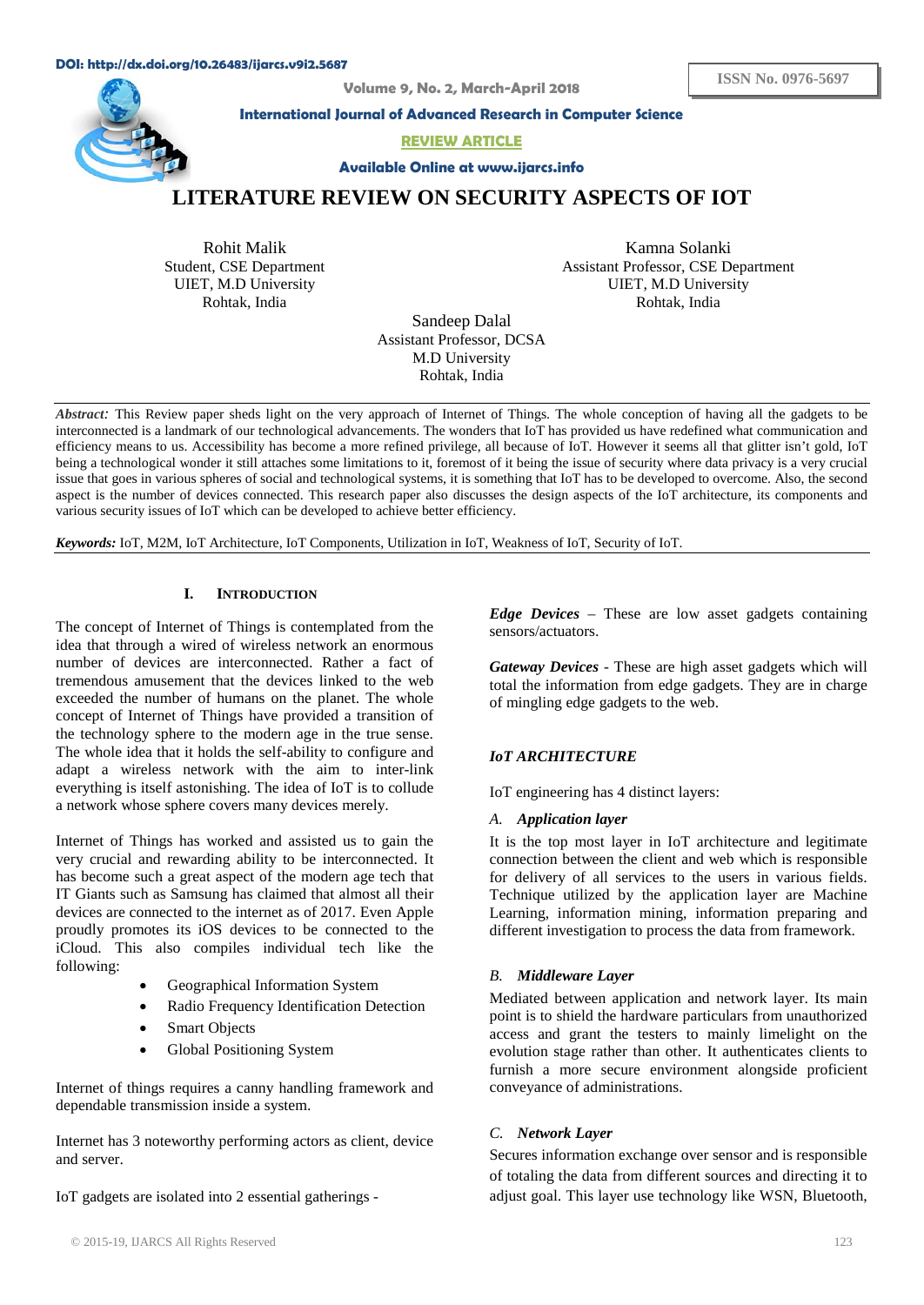Infrared, 3G network. In this layer our aim is to properly allocate unique address for each object. Ipv6 is the best protocol used in this manner.

# *D. Perception Layer*

The utilization of creative sensors facilitate the relatedness among gadgets besides promoting the swap of data between them. It contains integrated hardware for discernment and securing of information. Example - RFID is a technique in which chips are installed into the gadgets for automated recognition.

# *IoT COMPONENTS*

# *A. Identification*

Decisive for the internet of things to name and match assistance with their request. Recognizable proof techniques in IoT architecture are Electronic product codes (EPC) and Ubiquitous codes (u Code). Here consign the Internet of things gadgets is analytical to distinguish between item ID and its determinant address. For example for a selective temperature sensor its name will be the object ID and it also have an address within that communication protocol in which it is performing. What's more, ipv6 is used an addressing method for IoT gadgets.

# *B. Sensing*

It means aggregation of data from familiar access inside a system network and direct it back to data directory, data hub or storage drive then composed information is explored to proceed for explicit action in regard to decisive assistance.

# *C. Communication*

Interface heterogeneous items together to convey particular keen administrations. Examples of transmission protocols used for the Internet of things includes Wi-Fi network, Bluetooth, Z-Wave & LTE-Advanced.

# *D. Computation*

Processing units like micro-controllers, micro-processors and other software applications together represents the computing ability of the IoT gadgets.

# *E. Services*

Internet of things assistance will be typecast in four divisions -

- 1. Integrity related
- 2. Data augmentation
- 3. Cooperative aware
- 4. Ubiquitous

# *F. Semantics*

It refers to the competency of elicitation knowledge stylishly for essential services.

# *IoT VS M2M*

By the definition both IoT and M2M systems may not be advertised as identical. A mutual property of IoT and M2M is remote access to gadgets. Despite there are some

fundamental variation between them. The classical M2M refers to transmission between two or more gadgets by aid of a mobile or fixed line network. We call it steep point to point communication. M2M utilization usually subsist of a hardware module installed into a device on the user subordinate which transmits through a mobile or fixed line network with the comparable application usually on the side of service worker. Here main objective is to reduce management and maintain amount. M2M associate things with system but IoT associates system with things. IoT is positioned on the IP network for parallel network of gadgets to a storage drive of a user. IoT usually associates neural data with big data analytic system for enhancement of productivity, increment of manufacturing and stake on market, enhancement of utility. As M2M which only hold gadgets but IoT supports passive sensors, low durability sensors and low amount devices which are not supported by M2M machines. IoT devices broadcast through IP networks which are usually linked to a storage drive which makes it an extensible and flexible solution but M2M are adapted towards installation of sim cards of fixed line network. It is must to specify that M2M associate with IP is a component of IoT. Internet of things is an immense perception than M2M because it may be unified into the global company business while M2M is more align close to maintenance. Despite IoT facilitate a broad spectrum of utilization in usual life, its ongoing application is finite and symbolic changes are expected in the coming time*.* 

# *IoT UTILIZATION*

- A. *Home & Office* It has become radical ratio of success in the residential area. Example- You can switch 'off' your home lights when you are not at home, you can switch 'on' your air conditioner before reaching home.
- B. *Manufacturing* Industrial internet is creating a new buzz in the manufacturing sector with sensors, software and big intelligence data to create dazzling machines. Example- You can track your goods whether it reached the location or not, you can keep track of manufacturing figures more accurately and efficiently.
- C. *Transportation* It includes engine off your car from your phone, get details of mileage, sensors automatically detect the temperature and allows air conditioner to start automatically.
- D. *Health care* It will provide actualize analysis of an individual's health and provide game plan to combat illness.
- E. *Energy* It will collect data in a programmed fashion of electricity consumers and suppliers which will increase efficiency as well as economics.
- F. *Agriculture* In India, approximately 70% of the people are dependent upon agriculture as it is their only source of income. IoT has also helped the farmers in reducing their efforts as sensors installed in an agricultural field detects automatically temperature, humidity and accordingly starts irrigating the fields.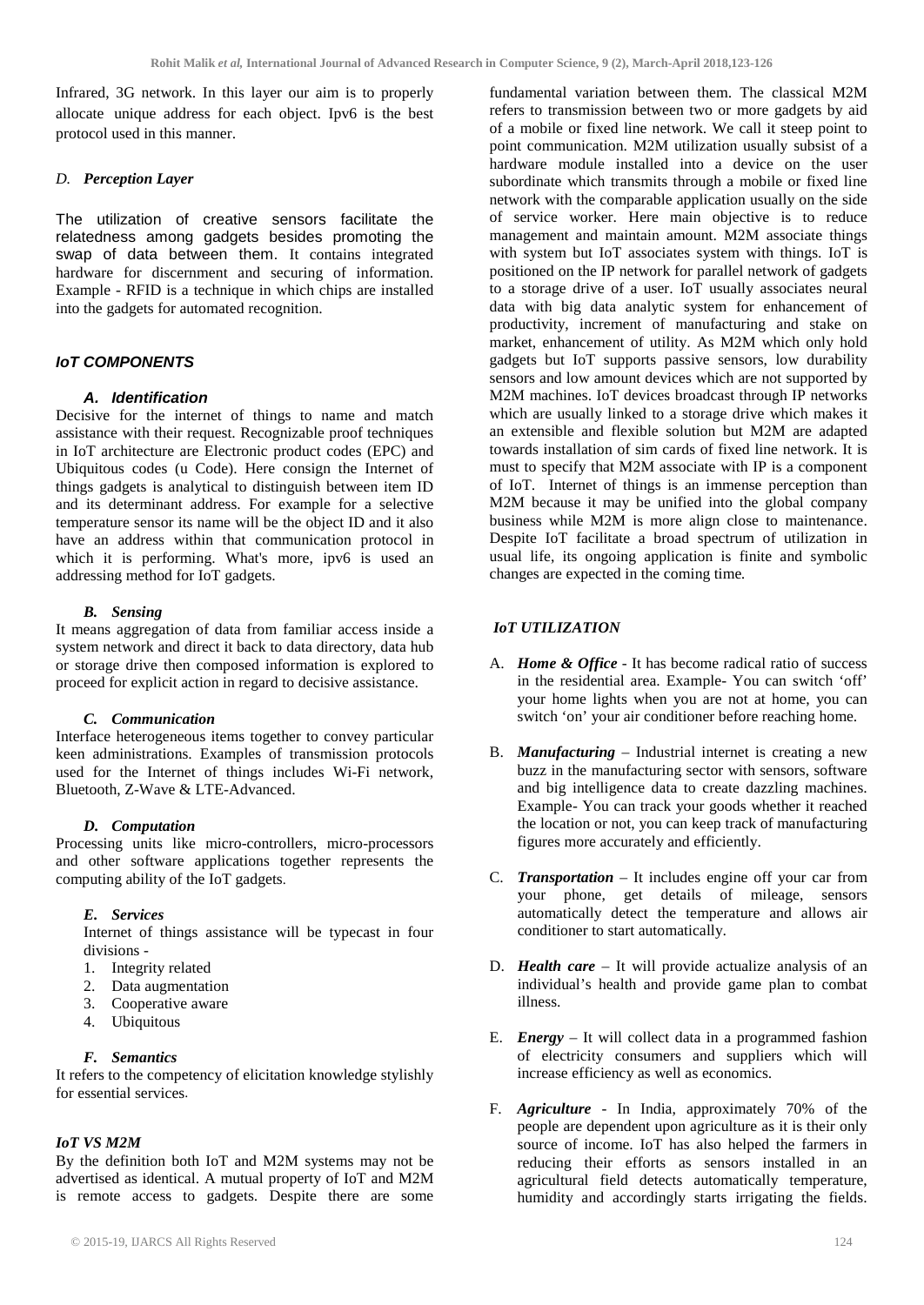This becomes possible only because of IoT as all devices and tools are interconnected to the internet.

#### *IoT WEAKNESS*

#### *A. Robustness In Connectivity*

Not firmly established internet connectivity available therefore combination of human and sensors via the internet connectivity is a large scale challenge.

### *B. Interoperability & Standardization*

Devices produced by different merchants vary in innovation and administrations in this way making them incongruent. Standardization should be re-routed to give interoperability among different items and sensor hubs inside WSN.

### *C. Naming & Identity Management*

As many/boundless objects are associated, each must have extraordinary recognizable proof. In introduce situation deficiency of address space is a noteworthy task.

# *D. Safety & Security Of Objects*

Access to data by vindictive/unapproved individual should be anticipated to make preparations for physical harm or modification in characterized usefulness.

### *E. Data Confidentiality & Encryption*

Usage of encryption to keep up information respectability at layer of data preparing.

### *F. Big Data*

As we know infinite number of devices are interconnected to each other and each must have data associated with it. We will have data intelligence concept here so that only competent data must be extracted from a gigantic database.

# **II. RELATED STUDIES**

# **Canedo and Skjellum, "Using ML to secure IoT systems" (2016).**

The authors have discussed several security challenges which are heterogeneity in system and number of devices increasing day by day. In the paper, the authors have proposed the idea of machine learning technique and testbed creation method to face the security challenges in an IoT framework [1].

# **Khoo, "RFID as an Enabler of the IoT: Issues of Security and Privacy" (2011).**

The authors have discussed enabling technology RFID which has the potential of identifying gadgets, be aware of their position then exchange information and take precautions if necessary. They have also discussed various challenges in the RFID system which are security and privacy issues. In this paper, the authors have proposed a technique which is a feasible solution by putting a tag to sleep position to face the security issues [2].

**Ayyash et al. "IoT: A Survey on Enabling Technologies, Protocols and Applications" (2015).** The authors have discussed buzz technology IoT which is the combination of internet, sensors and M2M technologies. They have also discussed various use-cases of different

protocols associated with IoT. In this paper, the authors have discussed the alliance between IoT and prominent automation like big data intelligence, cloud computing and fog computing [3].

# **Khorshed et al. "Integrating IoT with the power of Cloud Computing and the Intelligence of Big Data Analytics – A Three Layered Approach" (2015).**

The authors have discussed blend IoT with emerging technologies like big data analytics and cloud computing. They have also discussed sequence of lab observations done on distinct hardware products. In this paper, the authors have proposed that the random forest algorithm achieved the highest success rate by performing on 18 different cyberattacks. In this paper, the authors have challenged that no one has performed such operation on hardware objects so far in the IoT complex environment [4].

# **Granjal et al. "Security for the IoT: A Survey of Existing Protocols and Open Research issues" (2015).**

The authors have discussed the next generation internet where user, sensors and internet connectivity are associated with each other. In this paper, the authors have proposed the use of ipv6 for better connectivity [5].

# **Zhu et al. "Green IoT for Smart World" (2015).**

The authors have discussed a technology green IoT which diminishes the energy utilization. They have also performed overview architecture of IoT and Green IoT. In this paper, the authors have explained sensor cloud which is an innovative ideal in green IoT conception [6].

# **Stampar and Fertalj, "Artificial Intelligence (AI) in Network Intrusion Detection" (2015).**

The authors have discussed that in past disclosure of network attacks is identified by human operators as with mounting growth in the network bandwidth sector we need a system with high efficient security and privacy perspective system. In this paper, the authors have prospective a way by using artificial intelligence which is in turn a branch of machine learning where primary intention is gaining knowledge from data [7].

# **Weber and Boban, "Security challenges of the IoT" (2016).**

The authors have discussed security challenges of IoT exclusively in the area of privacy and confidentiality among heterogeneity and limitation in managing the devices as they are increasing every second. In this paper, the authors have compared the two technology which are IoT and M2M [8].

# **Gupta and Shukla, "IoT: Security Challenges for Next Generation Networks" (2016).**

The authors have discussed that IoT is an aging and have clear issues which are related to security concern. . In this